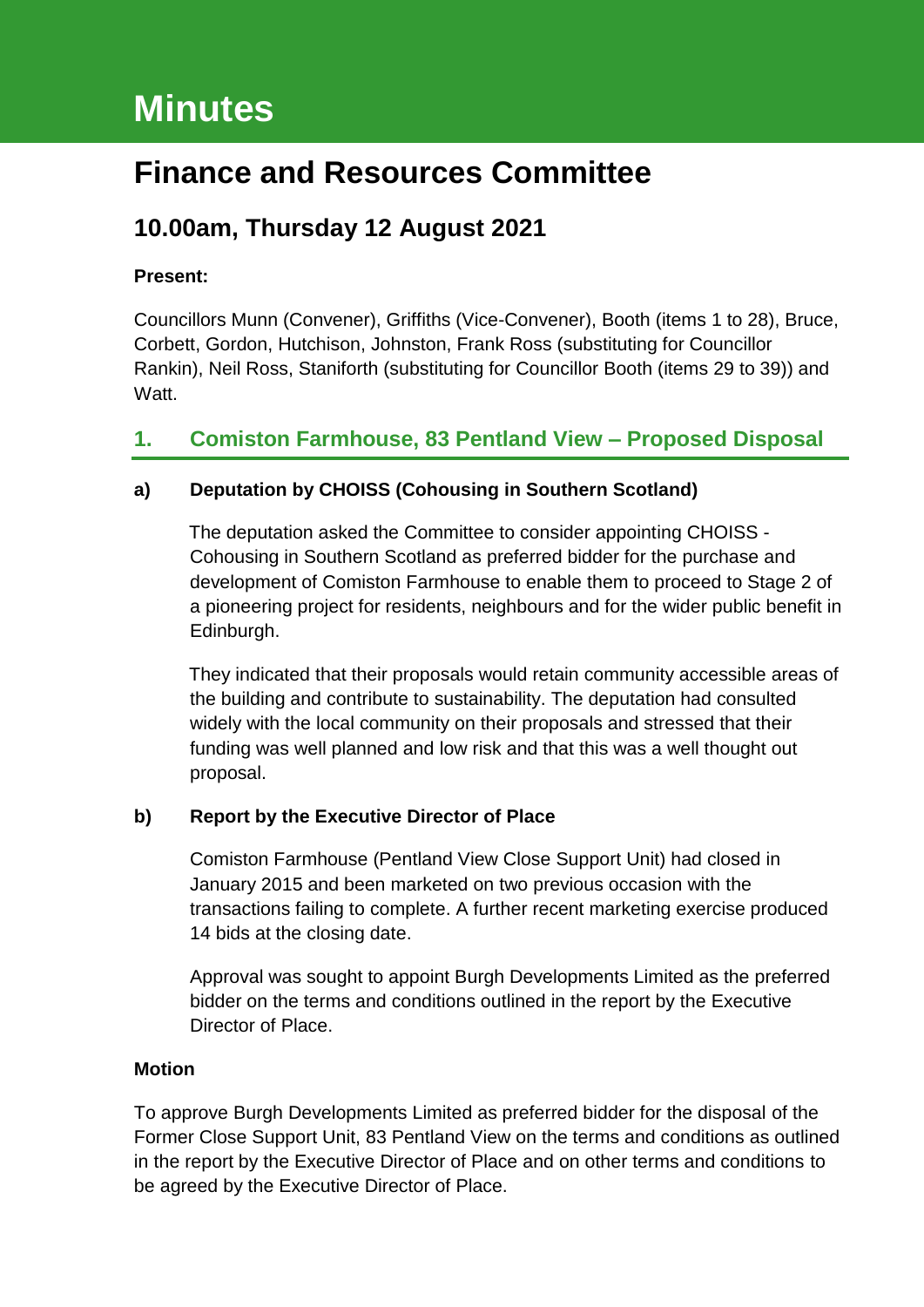- moved by Councillor Munn, seconded by Councillor Griffiths

### **Amendment**

To recognise Co-housing in Southern Scotland (CHOISS) as the preferred bidder in principle, on the basis of additional community, social and sustainability benefits outlined, subject to a final report to this committee, in not less than two cycles, confirming deliverability in technical, planning and funding terms.

- moved by Councillor Corbett, seconded by Councillor Booth

### **Voting**

The voting was as follows:

| For the motion    |                          | 9 votes |
|-------------------|--------------------------|---------|
| For the amendment | $\overline{\phantom{0}}$ | 2 votes |

(For the motion: Councillors Bruce, Gordon, Griffiths, Hutchison, Johnston, Munn, Frank Ross, Neil Ross and Watt.

For the amendment: Councillors Booth and Corbett.)

### **Decision**

To approve the motion by Councillor Munn.

(Reference – report by the Executive Director of Place, submitted.)

### **Declaration of Interests**

Councillor Frank Ross declared a non-financial interest in the above item as a member of an active Community Asset Transfer elsewhere in the city.

# **2. Minutes**

### **Decision**

To approve the minute of the Finance and Resources Committee of 20 May 2021 as a correct record.

### **3. Work Programme**

The Finance and Resources Committee Work Programme for August 2021 was presented.

### **Decision**

To note the Work Programme.

(Reference – Work Programme of 12 August 2021, submitted.)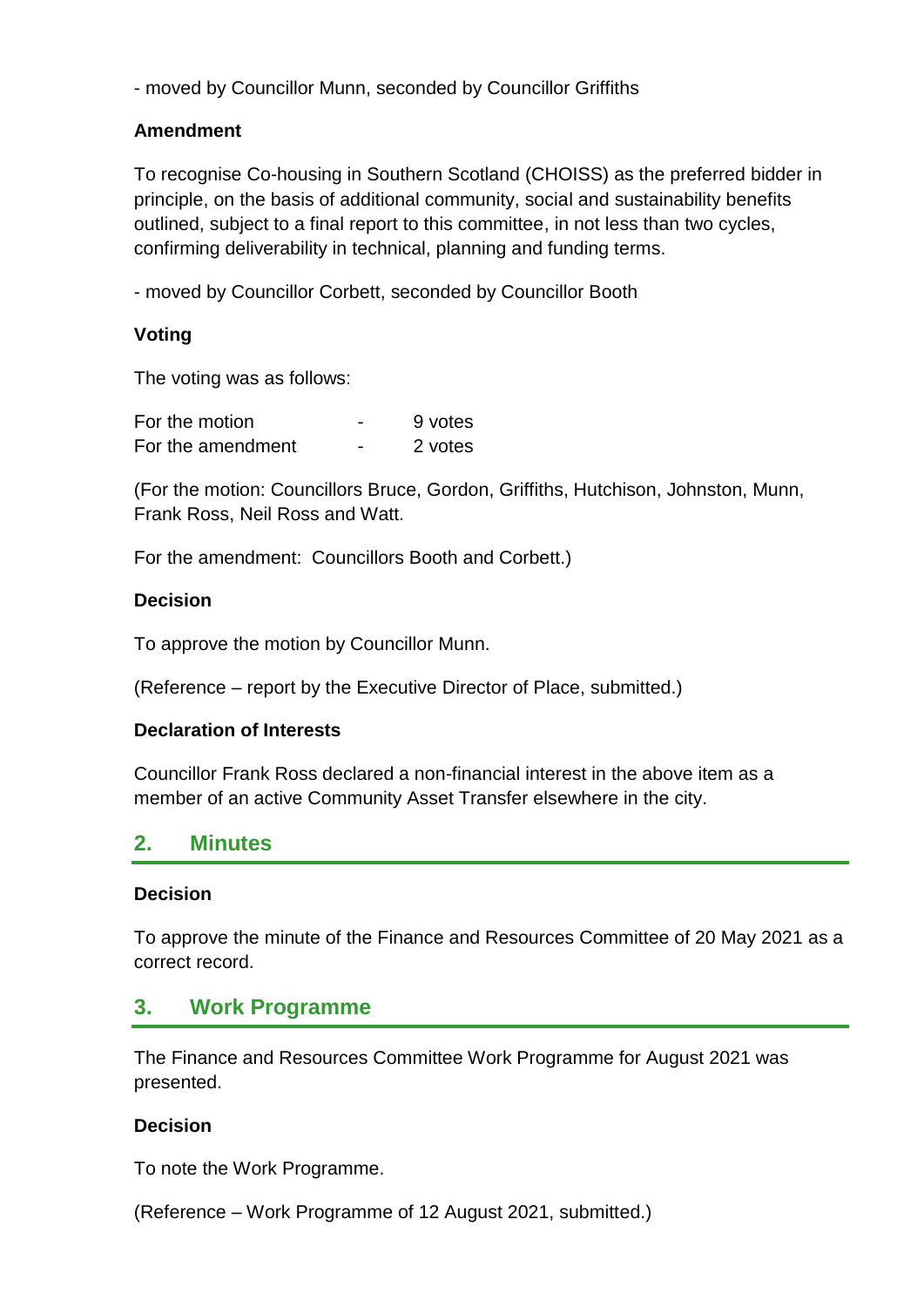# **4. Rolling Actions Log**

Details were provided of the outstanding actions arising from decisions taken by the **Committee.** 

### **Decision**

- 1) To agree to close the following actions:
	- Action 1 The City of Edinburgh Charitable Trusts Report to Those Charged with Governance on the 2019/20 Audit
	- Action 3 Rolling Actions Log Trustees
	- Action 4 Award of Contract for the Provision of Temporary Agency Staff, Permanent Fixed Term Contract and Short Term Supply **Resources**
	- Action 7 Revenue Budget 2020/21 and 2021/26 Budget Framework Update
	- Action 11 Petition for Consideration: Remove all Defunct Statutory Repair Notices
	- Action 12 (1) Revenue Budget Framework 2021/26 Update
- 2) To otherwise note the remaining outstanding actions.

(Reference – Rolling Actions Log of 12 August 2021, submitted.)

### **5. Business Bulletin**

The Finance and Resources Committee Business Bulletin for August 2021 was presented.

### **Decision**

To note the Business Bulletin.

(Reference – Business Bulletin, 12 August 2021, submitted.)

# **6. 2021-31 Sustainable Capital Budget Strategy – Outturn 2020/21 and Revised Budget 2021/22**

An update report provided the Committee with information on capital expenditure and funding outturns for 2020/21 with explanations for key variances.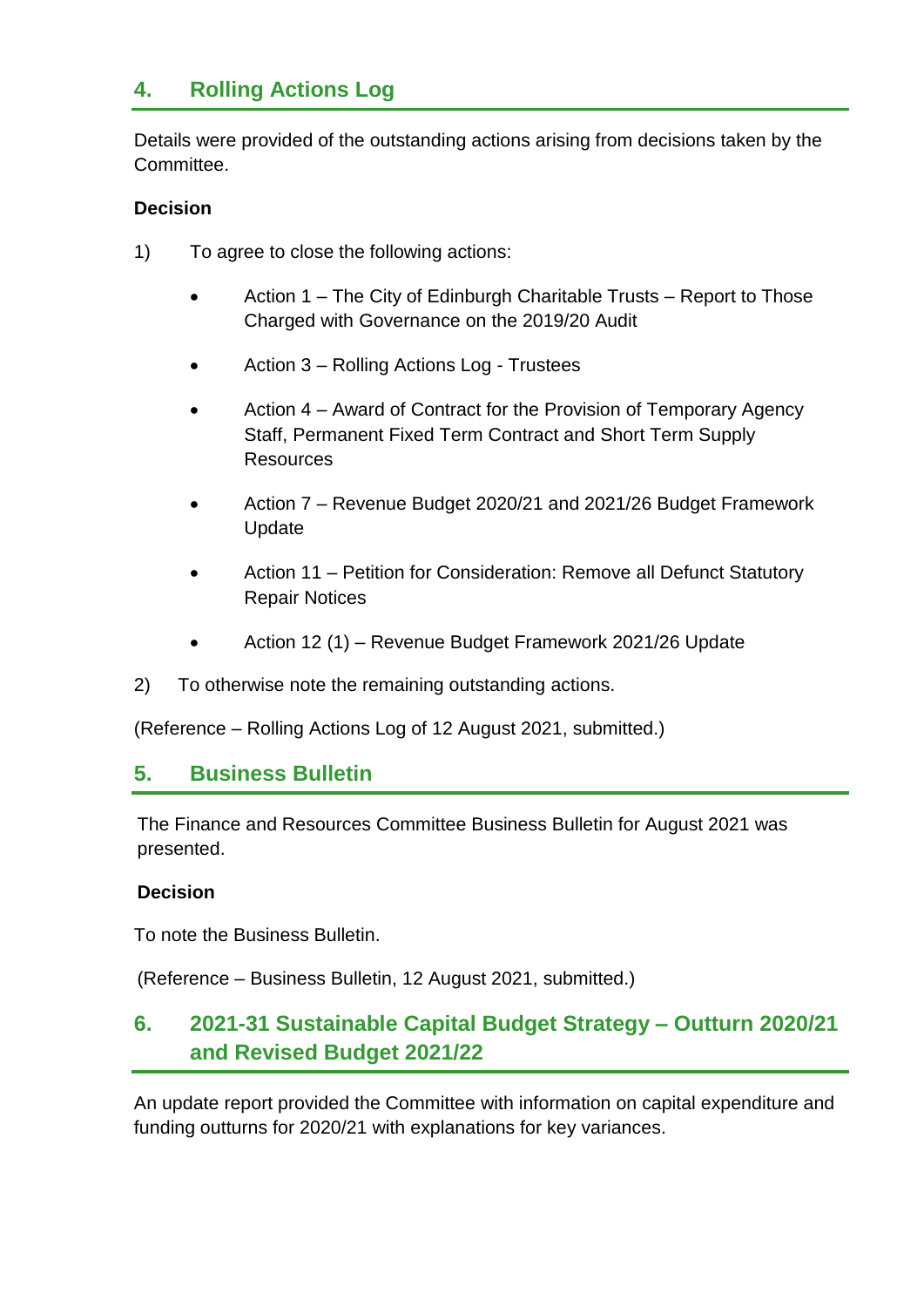Approval was sought of the revised capital budget strategy for 2021/22 which was set out at Appendix 2 to the report. A further update would be provided to the Committee in October 2021 which would focus on addressing identified funding pressures.

### **Decision**

- 1) To note the 2020/21 unaudited capital outturn for the Council's General Fund and Housing Revenue Account (HRA).
- 2) To refer the report by the Executive Director of Corporate Services to the Governance, Risk and Best Value Committee as part of its work programme.
- 3) To approve the revised capital budget strategy for the financial year 2021/22, as set out in Appendix 3.
- 4) To note a further update on the Sustainable Capital Budget Strategy would be brought to the Finance and Resources Committee on 7 October 2021, with a focus on addressing the funding pressure identified in the report.
- 5) To note the revised HRA capital budget strategy for the financial year 2021/22, as approved by the Housing, Homelessness and Fair Work Committee and set out in Appendix 4 to the report.
- 6) To note the Council's Prudential Indicators for the Revised Budget 2021/22, as set out in Appendix 5 to the report.
- 7) To note that the National Housing Trust (NHT) advances for Sailmaker and Telford North had been repaid in full, in accordance with the NHT scheme.

(Reference – report by the Executive Director of Corporate Services, submitted.)

### **7. Revenue Monitoring 2020/21 – Outturn Report**

Details were provided on the provisional 2020/21 revenue outturn position for the Council based on the unaudited annual accounts. This position showed an overall underspend of £8.080m, of which £7m, following approval by Council on 27 May 2021, will be used to fund a range of largely one-off service investments in 2021/22.

### **Decision**

- 1) To note that, following the receipt of significant additional grant funding late in the year, the provisional outturn position for 2020/21 showed an overall underspend of £8.080m and that this sum had been set aside in reserves, with £7m used to fund the range of service investment approved by Council on 27 May 2021.
- 2) To note the contributions to and from the General Fund in 2020/21 as detailed in the report by the Director of Corporate Services.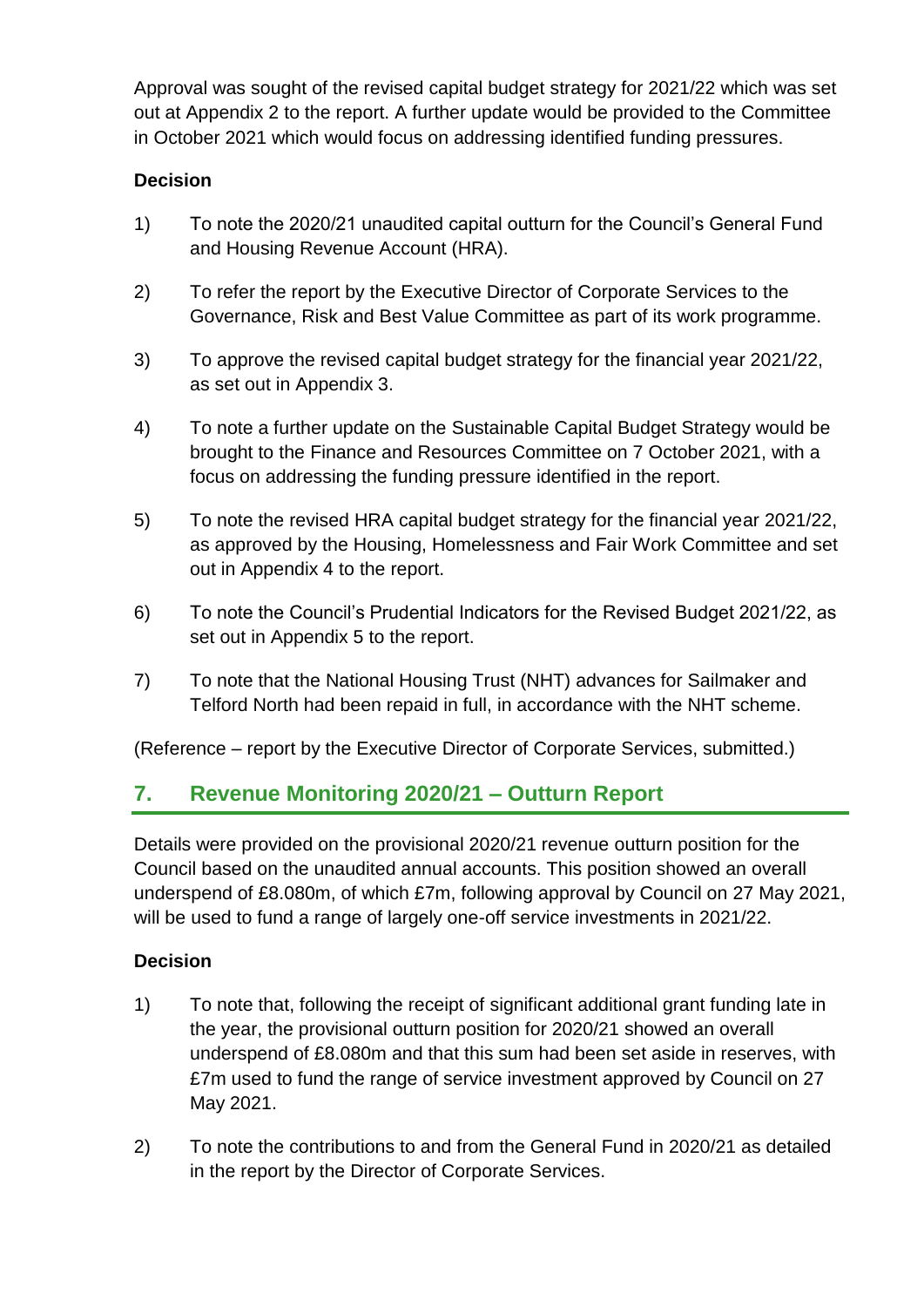- 3) To note that the Housing Revenue Account was balanced after making a contribution of £11.103m towards in-year and future capital investment.
- 4) To approve, subject to confirmation of the audited outturn and onward ratification by Council, a contribution of up to £21,660 to support the Edinburgh Boundaries Extension and Tramways Act 1920 Centennial commemorations.
- 5) To note the intention to submit the audited annual accounts and annual auditor's report initially to the Governance, Risk and Best Value Committee and thereafter to the Finance and Resources Committee in November 2021, for approval.
- 6) To refer the report to the Governance, Risk and Best Value Committee as part of its workplan.

(Reference – report by the Executive Director of Corporate Services, submitted.)

### **Declaration of Interests**

Councillor Bruce declared a non-financial interest in the above item as a Director of Edinburgh Leisure

### **8. Revenue Monitoring 2021/22 – Month Three Position**

Details were provided on the Revenue Budget 2021/22 month three position which set out the first projected Council-wide revenue budget position for the year, based on analysis of the first three months' financial data. While a balanced overall position was projected, there remained considerable uncertainty around the ongoing impacts of the pandemic on the Council and its ALEOs and, more immediately, the level of the employee pay award for 2021/22.

### **Decision**

- 1) To note that, based on current estimates of the in-year financial impacts of the pandemic, a balanced overall position was projected.
- 2) To note, nonetheless, the potential for further expenditure pressures to emerge during the remainder of the year given remaining uncertainty over its medium to longer-term impacts of the pandemic and thus the on-going need for pressures, savings delivery shortfalls and risks to be fully and proactively managed within Directorates and the Health and Social Care Partnership.
- 3) To note that, in light of the above, updates would continue to be provided to members of the Committee during the remainder of the year.
- 4) To refer the report to the Governance, Risk and Best Value Committee for scrutiny as part of its work programme.

(Reference – report by the Executive Director of Corporate Services, submitted.)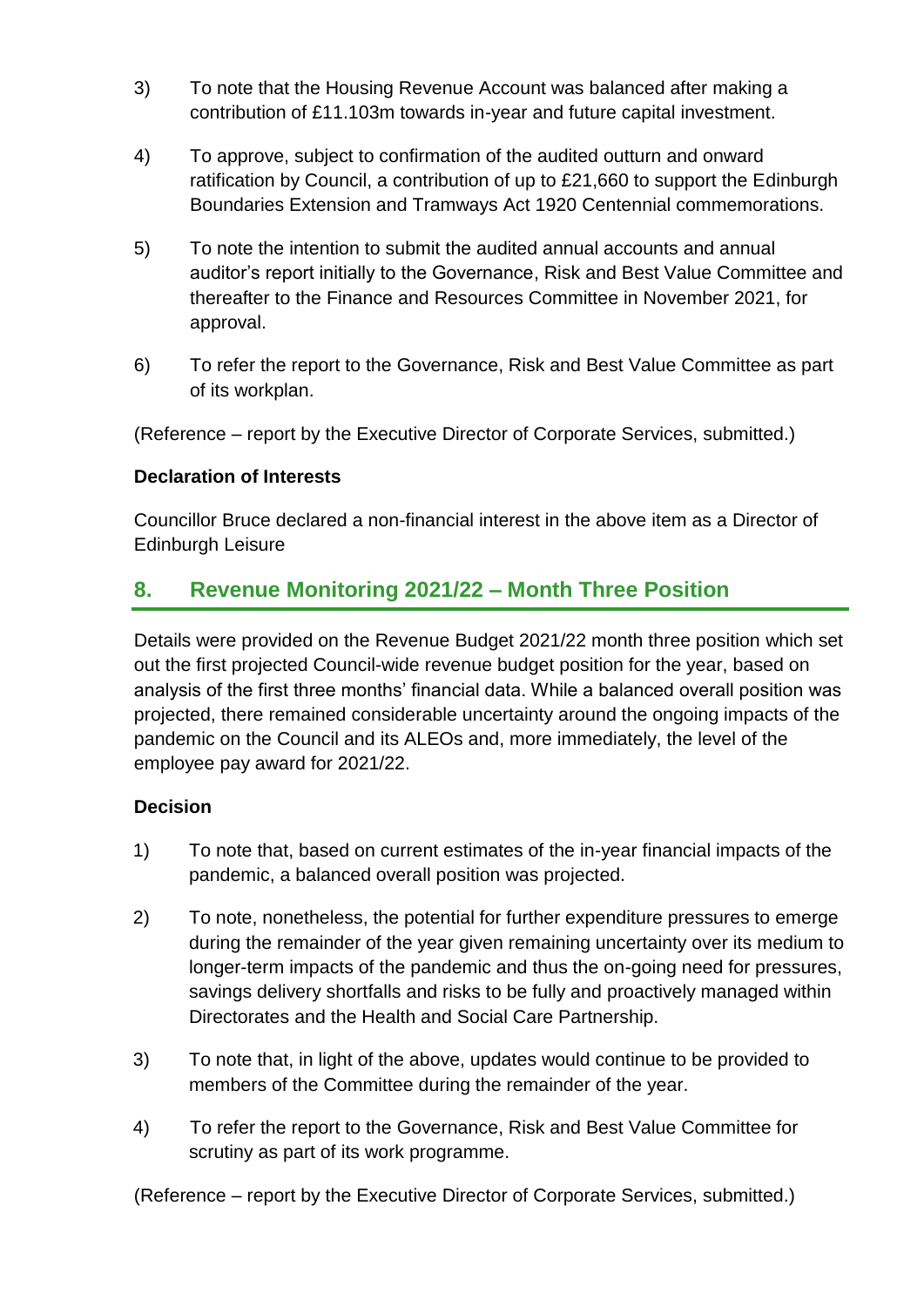#### **Declaration of Interests**

Councillor Bruce declared a non-financial interest in the above item as a Director of Edinburgh Leisure

# **9. Resources Directorate: Revenue Budget Monitoring 2021/22 – Month Three position**

Details were provided on the projected three-month revenue monitoring position for services delivered by Resources Directorate, based upon actual expenditure and income to the end of June 2021 and expenditure and income projections for the remainder of the financial year. Services delivered by Resources Directorate were forecast to be within budget for 2021/22.

### **Decision**

- 1) To note that services delivered by Resources Directorate were forecast to be within budget for 2021/22.
- 2) To note that due to the Coronavirus pandemic, it was anticipated there would be additional costs incurred and loss of income. These were currently forecast to be within the provision for Coronavirus additional costs and loss of income approved by Council on 27 May 2021.
- 3) To note that measures would continue to be progressed to identify additional savings required to offset budget pressures to achieve outturn expenditure in line with the approved revenue budget for 2021/22.
- 4) To note the ongoing risks to the achievement of a balanced revenue budget projection for services delivered by Resources Directorate.

(Reference – report by the Executive Director of Corporate Services, submitted.)

# **10. Chief Executive's Services - Revenue Budget Monitoring 2021/22 - Month Three position**

Details were provided on the projected month three revenue budget monitoring position for Chief Executive's Services, based on actual expenditure and income to the end of June 2021 and expenditure and income projections for the remainder of the financial year. The Chief Executive's Services was projecting expenditure to be within budget for 2021/22 and the attainment of this position was subject to ongoing active management of risks and pressures.

### **Decision**

To note that the forecast outturn expenditure would be within the approved revenue budget for Chief Executive's Services for 2021/22.

(Reference – report by the Executive Director of Corporate Services, submitted.)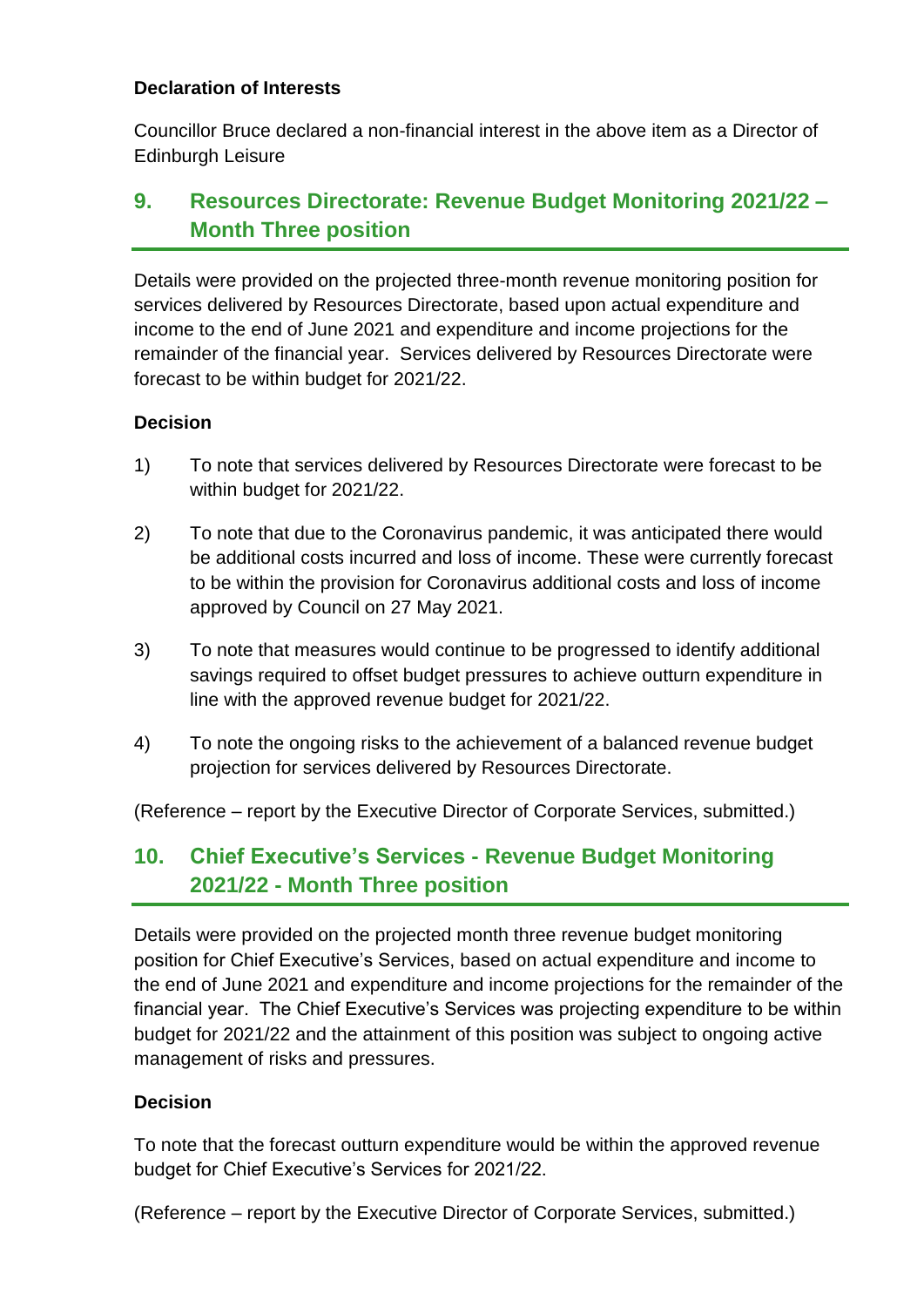### **11. Treasury Management: Annual Report 2020/21**

An update on Treasury Management activity in 2020/21 was provided. The Council had adopted the CIPFA Code of Practice on Treasury Management in the Public Sector, and under the code, an Annual Report on Treasury Management must be submitted to the Council after the end of each financial year.

#### **Decision**

- 1) To note the Annual Report on Treasury Management for 2020/21.
- 2) To refer the report to Council for approval.
- 3) To refer the report to the Governance, Risk and Best Value Committee for scrutiny.

(Reference – report by the Executive Director of Corporate Services, submitted.)

### **12. Update on the implementation of the Construction Charter**

An update was provided on the Council's promotion of the Construction Charter Commitments, which set out the expectations the Council had for those contractors who undertook construction work on the Council's behalf.

#### **Decision**

To note the ongoing work of the Council in promoting the Construction Charter Commitments.

(Reference – report by the Executive Director of Corporate Services, submitted.)

### **13. Sustainable Procurement Strategy Annual Report - 2021**

The Sustainable Procurement Annual Report was presented which provided the Committee with an update on the activity and outcomes that had been delivered through the Strategy from 1 April 2020 to 31 March 2021. The Annual Report also recorded the impact the Covid-19 pandemic had had on the Council's procurement activity during the period in question.

#### **Decision**

- 1) To note the report by the Executive Director of Corporate Services and approve the publication of the Sustainable Procurement Strategy Annual Report 2021.
- 2) To approve the updating of the Council's Sustainable Procurement Strategy (2020-2025), with references to Edinburgh being a carbon-neutral city by 2030 being replaced with Edinburgh being a net zero carbon city by 2030, as referred to in paragraph 4.9 of the report.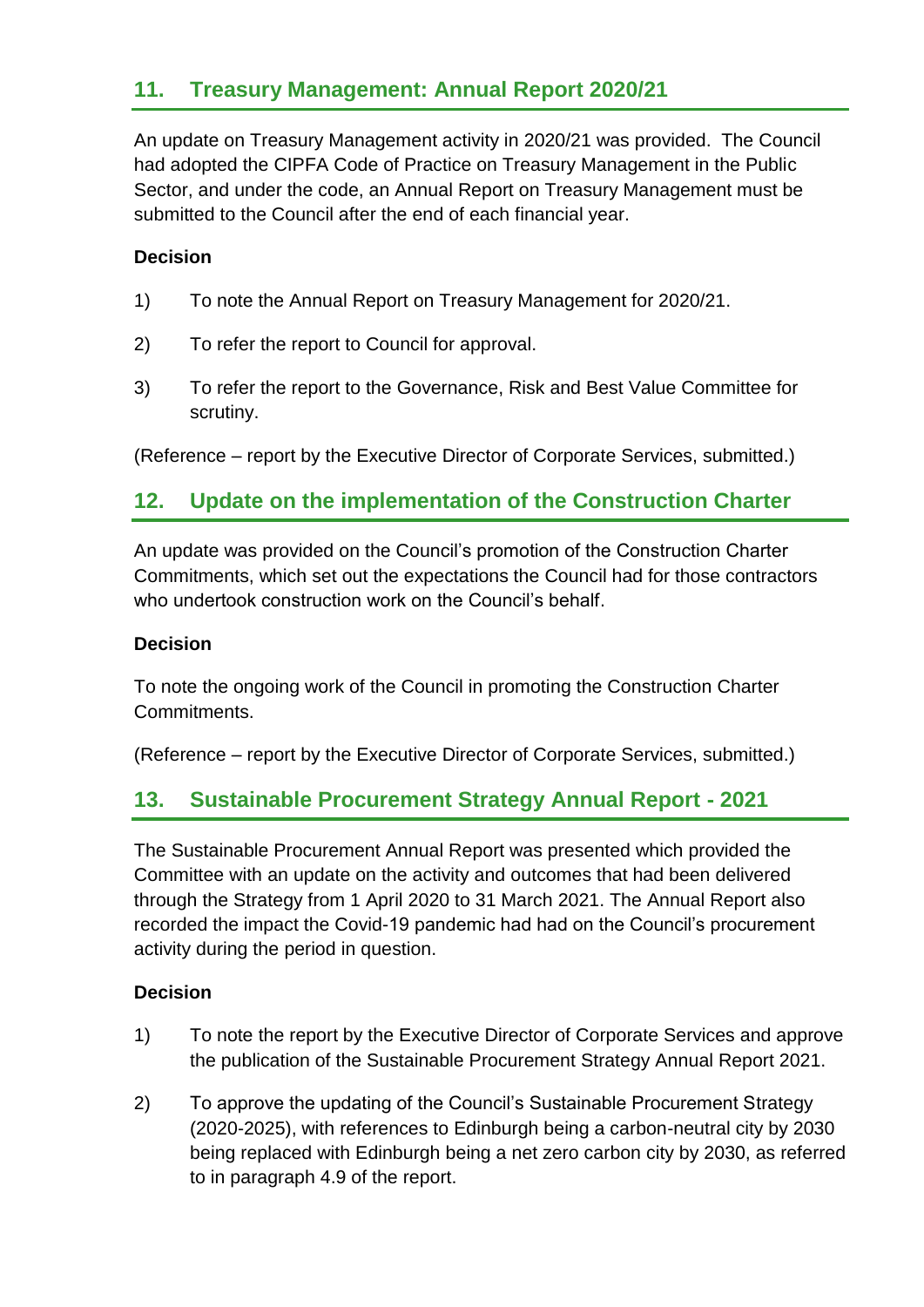(Reference – report by the Executive Director of Corporate Services, submitted.)

### **14 Finance and Procurement Policies – Assurance Statement**

Details were provided of the annual review of the suite of Finance and Procurement Policies which had attested to their on-going currency, relevance and appropriateness.

### **Decision**

To note and be assured that the Finance and Procurement policies detailed in the report by the Executive Director of Corporate Services had been reviewed and were considered to remain current, relevant and fit-for-purpose.

(Reference – report by the Executive Director of Corporate Services, submitted.)

### **15. Workforce Insight and Controls - Annual Report**

A summary was provided of workforce insights for the core and flexible (agency and overtime) workforce for the 2020/21 financial year.

#### **Decision**

- 1) To note the progress made to date and the workforce trends over the period April 2020 to March 2021.
- 2) To refer the report to the Governance, Risk and Best Value Committee as part of its work programme.

(Reference – report by the Executive Director of Corporate Services, submitted.)

# **16. Award of a Contract for the Provision of Temporary Agency Staff, Permanent, Fixed-Term Contract and Short-Term Supply Resources – Coalition Addendum Update**

The Committee had approved the Award of a Contract for the Provision of Temporary Agency Staff, Permanent, Fixed-Term Contract and Short-Term Supply Resources and requested a further report on the opportunities and additional measures that could be introduced to further reduce agency worker spend by the Council.

Details were provided on the progress on identifying opportunities and additional measures that could be introduced to further reduce agency worker spend by the Council.

### **Decision**

1) To note a further reduction of £1.7m in agency spend during 2020/21. This reduction meant agency spend had reduced by £4m (18.5%) over the last two financial years.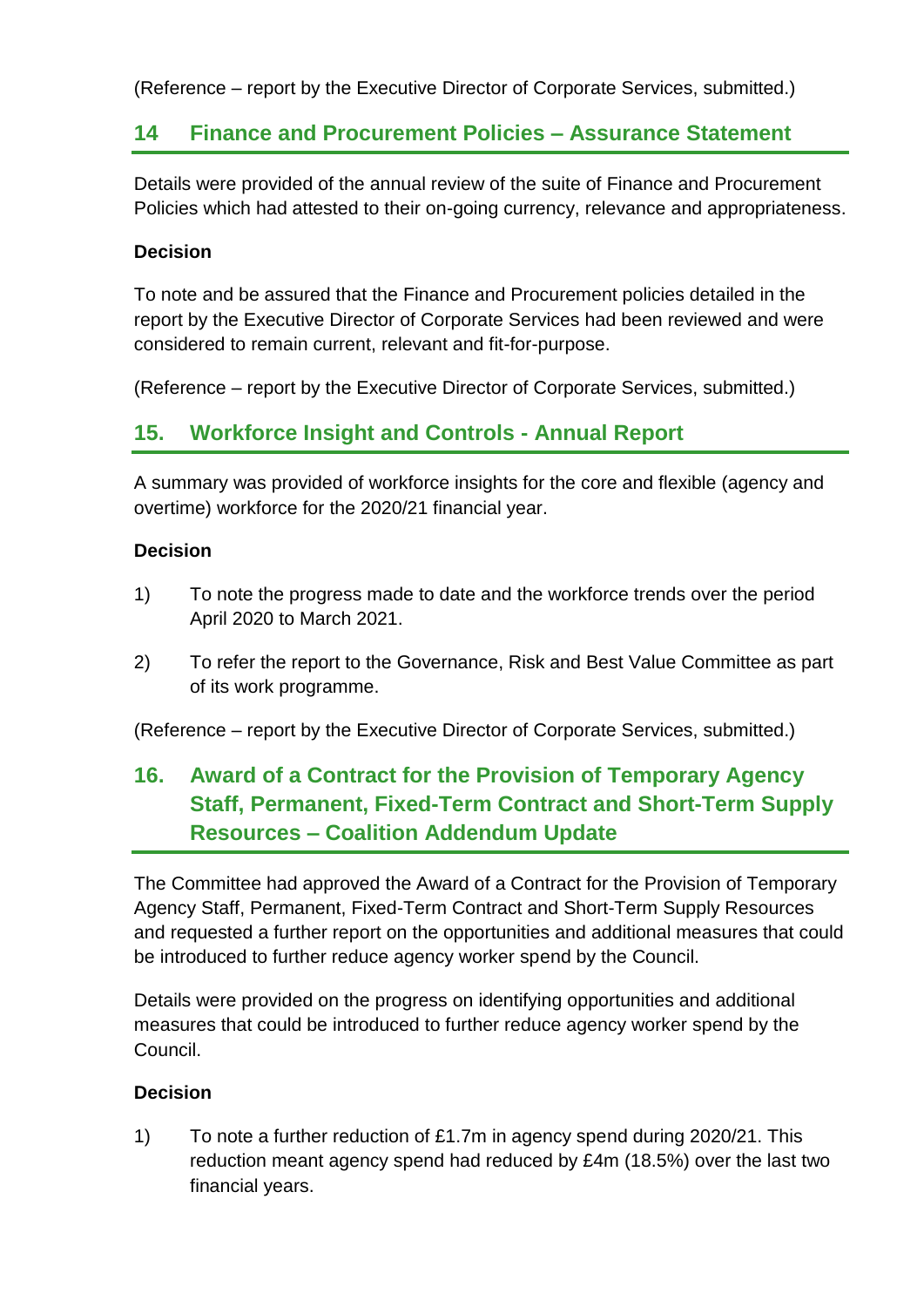- 2) To refer the report to the Edinburgh Integration Joint Board to consider what steps, if any, could be taken to reduce agency worker spend by the Edinburgh Health and Social Care Partnership.
- 3) To note that an Officer Working Group jointly led by the Head of Human Resources and Head of Place Management had been established to provide further scrutiny on agency spend, amongst other workforce costs.
- 4) To note that the Council's Strategic Workforce Plan 2021-2024, as approved by the Policy and Sustainability Committee, committed to a number of workforce actions including the development of more detailed and operational Divisional workforce plans for specific areas which would include the management and controlled utilisation of flexible workforce (agency workers, casual workers and overtime).

(References – Finance and Resources committee of 21 January 2021 (item 12); report by the Executive Director of Corporate Services, submitted.)

# **17. Appointments to Working Groups 2021/22**

The Finance and Resources Committee was required to appoint the membership of its Working Groups for 2021/22. The proposed membership, structures and remits of each were detailed in Appendices 1 to 3 of the report by the Executive Director of Corporate Services.

### **Decision**

- 1) To appoint the membership of the Joint Consultative Group as detailed in Appendix 1 to the report with the adjustment of Councillor Miller replacing Councillor Main.
- 2) To appoint the membership of the Elected Member ICT and Digital Sounding Board in Appendix 2 to the report.
- 3) To appoint the membership of the Council Health and Safety Consultation Forum in Appendix 3 to the report.
- 4) To postpone the re-appointment of the Property Sub-Committee until such time as a meeting of the Sub-Committee was deemed necessary.
- 5) To approve the remits of the Joint Consultative Group, Elected Member ICT and Digital Sounding Board, and the Council Health and Safety Consultation Forum 2021/22 as set out in Appendices 1 to 3 of the report.

(Reference – report by the Executive Director of Corporate Services, submitted.)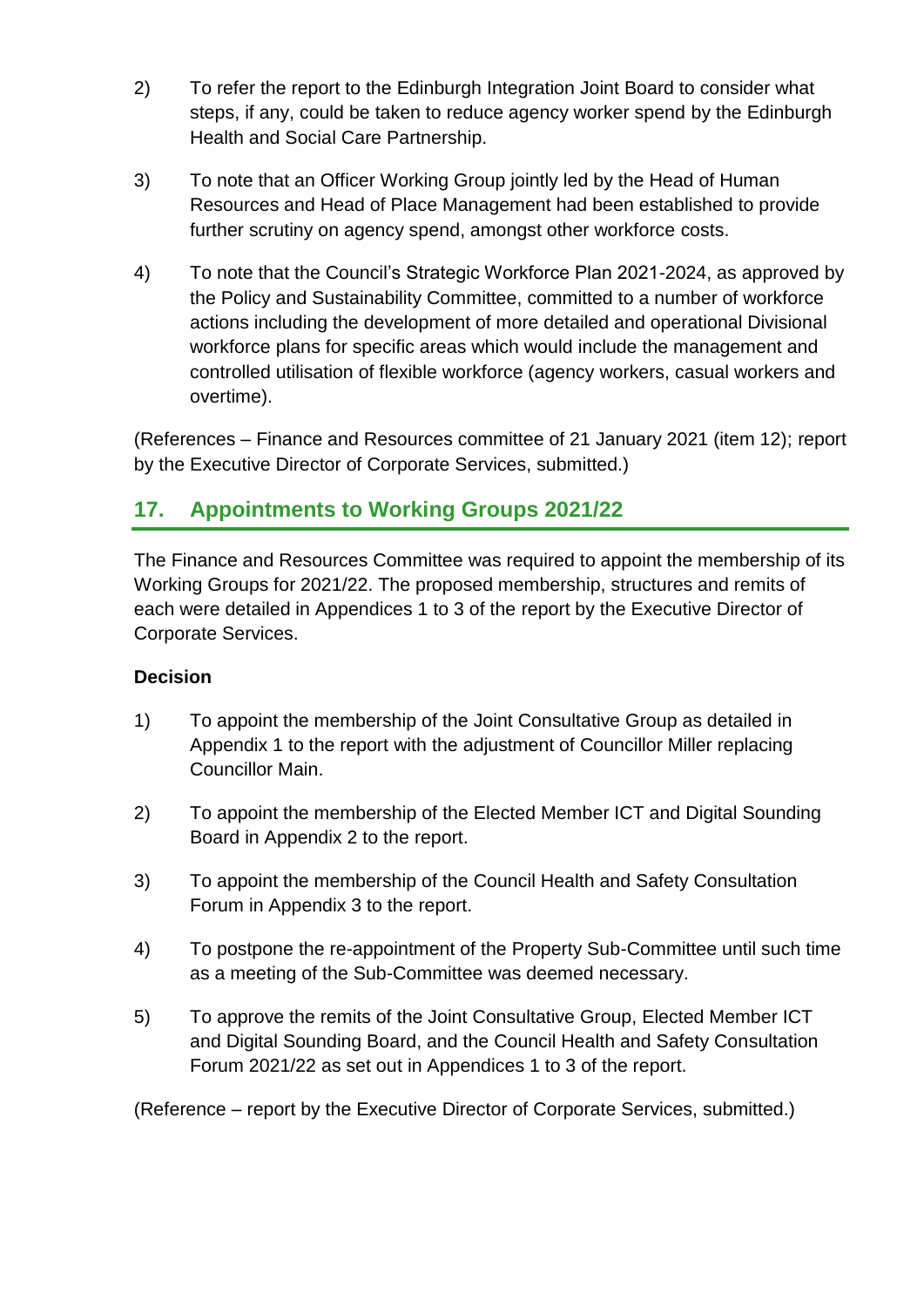### **18. Asset Management Works Programme – 2020/2021 Update**

An update was provided on the progress of the Asset Management Works (AMW) Programme, with the programme now having completed three full years of delivery. The report provided details of the AMW's achieved in 2020/2021 and their positive impact on the condition of the Council's operational estate; the impact of Covid-19 on programme delivery; and forecast how the programme would evolve in the final two years and beyond to meet Council objectives and sustainability initiatives such as EnerPHit.

#### **Decision**

- 1) To note that due to Covid-19, the pace of delivery of the five-year Asset Management Works Programme had slowed down in 2020-2021; but the overall programme was on schedule.
- 2) To note the continuing positive impact of the AMW Programme by improving the asset condition of the operational assets (in 2020/2021 approximately 1.5% improvement in overall asset condition) and the associated benefits they brought to the stakeholders such as better building environments for users.
- 3) To note the actual 2020/2021 spend was £14,517,343; and which represented 48.4% of the 2020/2021 indicative budget.
- 4) To note the overall five-year AMW Programme capital spend remained ahead of schedule. Up to the end of March 2021, with 60% of the programme time expended, the total AMW Programme spend was at 69.9%.
- 5) To note the additional funding required in the programme as proposed in the Capital Budget Strategy to ensure programme progress and as the AMW Programme had been identified as the future delivery route for 'EnerPHit'.

(Reference – report by the Executive Director of Place, submitted.)

### **19. Provision of Stair Cleaning Services Framework**

Approval was sought to award a Framework Agreement for the provision of a stair cleaning service for a period of up to four years, with the service as outlined in the service specification awarded to the first ranked supplier, ISS Facility Services Limited.

### **Decision**

- 1) To approve the appointment to a Framework Agreement for the provision of a city-wide stair cleaning service to:
	- a) ISS Facility Services Limited;
	- b) Caledonian Maintenance Services Limited; and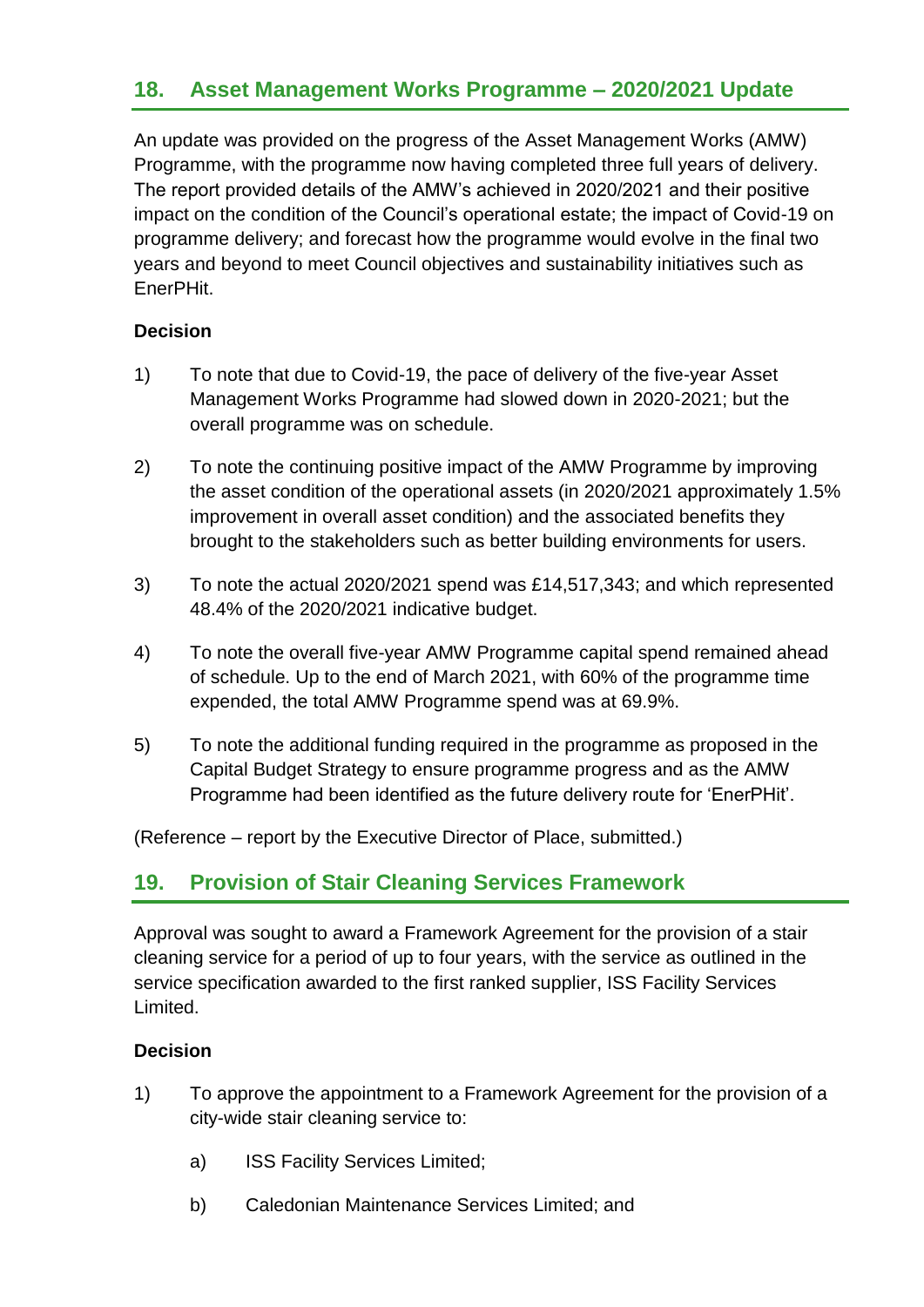- c) Perfect Clean Edinburgh Limited.
- 2) To approve the award of contract for the service to the first ranked supplier, ISS Facility Services Limited.
- 3) To note the commencement of the contract from 1 September 2021 for an initial period of two years with the option to extend to a maximum period of 24 months.
- 4) To note the total estimated value for the contract of £4m over the maximum four-year period.

(Reference – report by the Executive Director of Place, submitted.)

# **20. Contract for Provision of Enhanced Cleaning Services**

To mitigate further delays in the contract provision of enhanced cleaning services in response to COVID-19, approval was sought to delegate authority to the Executive Director of Place, in consultation with the Convener and Vice-Convener of the Committee, to award a contract for the provision of such services once the ongoing tender process had been completed, the process having been delayed due to the impact of the COVID-19 pandemic.

### **Decision**

- 1) To delegate authority to the Executive Director of Place, in consultation with the Convener and Vice-Convener of the Finance and Resources Committee, to award a contract to enable the continued provision of enhanced cleaning services as part of the Council's property estate protection against COVID-19 with the award anticipated in early October 2021.
- 2) To approve an extension of the existing waiver under the Contract Standing Orders for the provision of enhanced cleaning services by RON Services Limited until 31 December 2021, at an estimated cost of £750,000, to ensure there was sufficient flexibility and contingency to allow the above-mentioned award and implementation of a new contract to complete.

(Reference – report by the Executive Director of Place, submitted.)

### **21. Supported Bus Service 400 – Extension via Waiver**

Approval was sought to continue to extend a supported bus service contract with Lothian Buses for the number 400 off-peak service, via a waiver of the Council's Contract Standing Orders. This would be in place initially for one year, with the option of a further year if necessary and the overall cost to the Council of this waiver would be in the region of £350,000.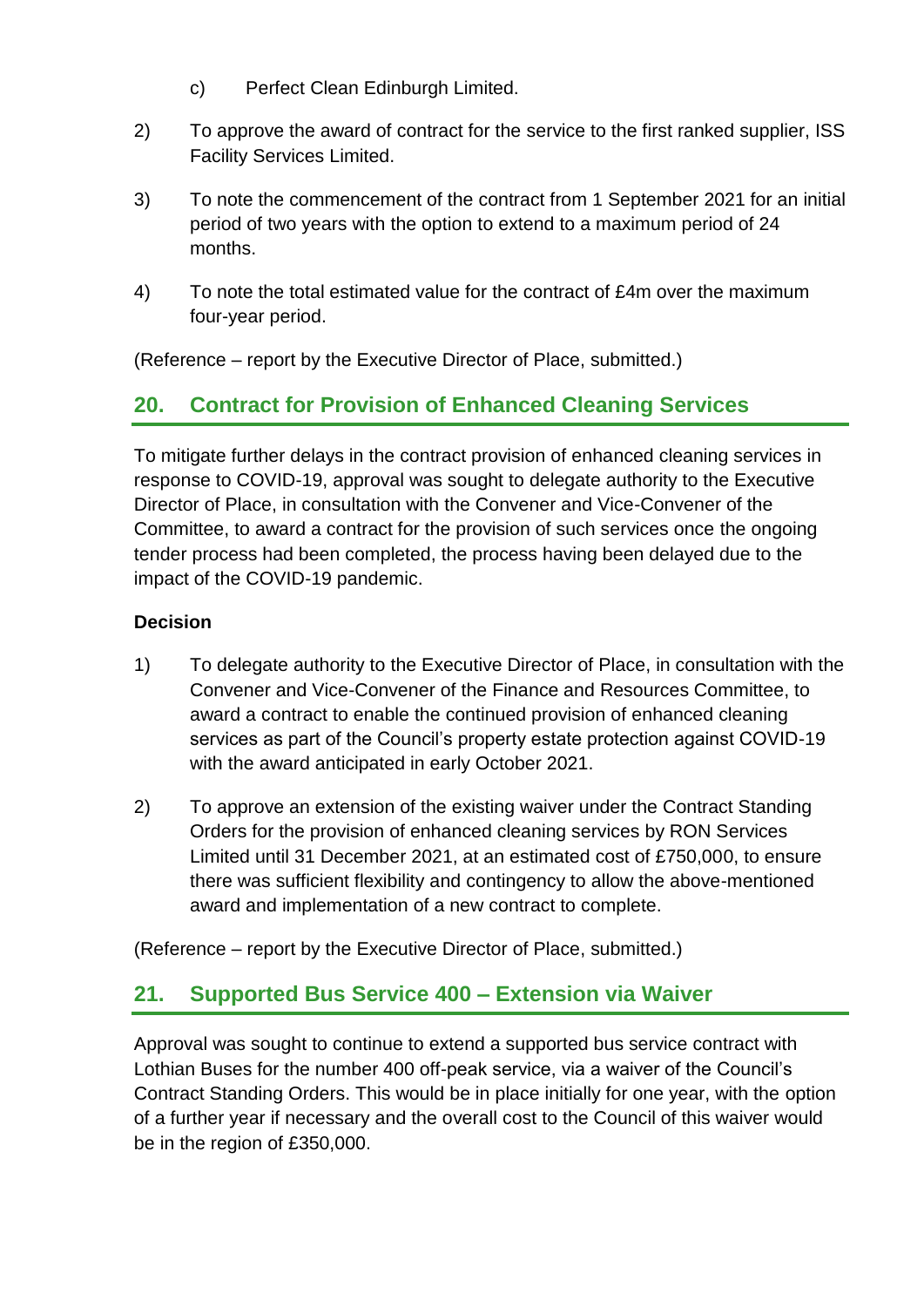- 1) To approve an extension, via a waiver of the Council's Contract Standing Orders to support the off-peak operation of the Lothian Buses service 400. This extension would be for a one year period with the option of a further year if necessary.
- 2) To note the overall cost to the Council of this waiver would be in the region of £350,000 over this two year period. This remained within the existing annual supported bus services budget allocation.

(Reference – report by the Executive Director of Place, submitted.)

# **22. Edinburgh Shared Repairs Service (ESRS), Property Enquiry Certificate (PEC) Charges – Short Life Working Group Outcome**

Following consideration of a petition the Committee had agreed to set up a short life working group to consider further the Council process involved in a property search of statutory notices during the sale of tenement flats in the city.

Details were provided on the proposed outcome from the working group which had met on 14 June 2021 to consider a discussion paper containing options to address the concerns raised in the petition.

### **Decision**

- 1) To note the recommendation from the working group to refund charges for statutory notice Property Enquiry Certificate reports showing no debt was outstanding and that this needed to be considered as part of the 2022/2023 budget setting exercise.
- 2) To note the financial implications of this change in procedure on future budget forecasts.

(Reference – report by the Executive Director of Place, submitted.)

### **23. Waiver Extension – Engineering Inspections**

Details were provided on the contract extension for Engineering Inspection Services to Zurich Municipal, through a waiver of the Contract Standing Orders, to run until 30 September 2022, at an estimated value of £187,911. This contract extension had been awarded as an urgent decision in accordance with section 4.1 of the Council's Committee Terms of Reference and Delegated Functions, the Executive Director of Place having taken that decision in consultation with Convener and Vice-Convener of the Finance and Resources Committee, subject to it being reported to the Committee.

The proposed extension and subsequent tender of the Engineering Inspection Services contract would be fully retendered as part of the Council's insurance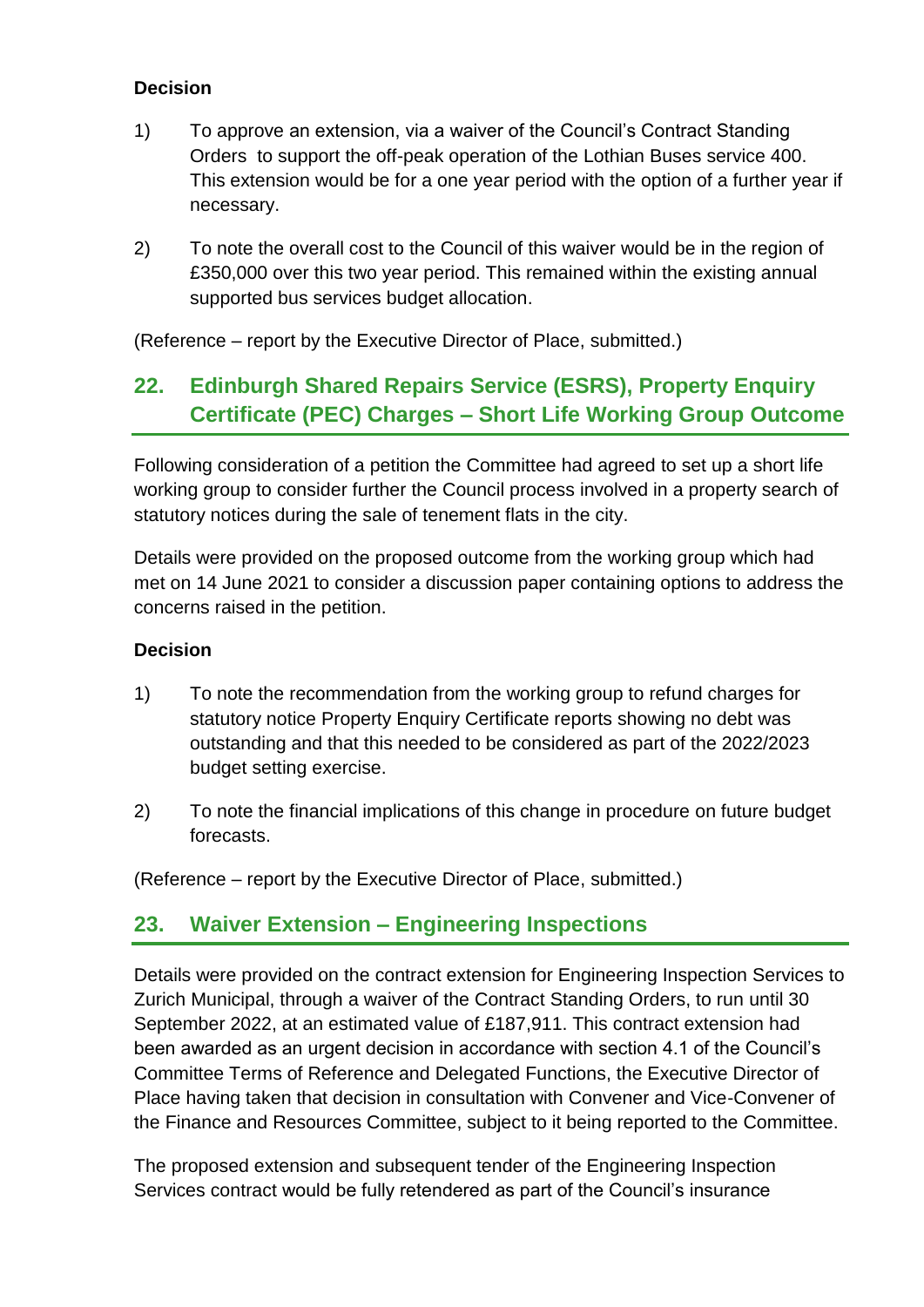programme and managed by Insurance Services thereafter, with individual operational services responsible for the accuracy of information provided on an ongoing basis.

### **Decision**

- 1) To note the contract extension for the Engineering Inspections Services to Zurich Municipal until 30 September 2022, through a waiver of the Contract Standing Orders, at an estimated total cost of £187,911. This contract extension was awarded as an urgent decision in accordance with section 4.1 of the Council's Committee Terms of Reference and Delegated Functions by the Executive Director of Place, in consultation with the Convener and Vice Convener of the Finance and Resources Committee.
- 2) To note that the replacement contract would be retendered and would be managed by Insurance Services with individual operational services responsible for the accuracy of information provided on an ongoing basis.

(Reference – report by the Executive Director of Place, submitted.)

### **24. Waiver to Extend Contracts for Domestic Abuse**

Approval was sought to extend the Council's current domestic abuse contracts for 12 months from 1 April 2022 to 31 March 2023. These contracts had an annual value of £1,091,889 and were provided by three Service Providers – Edinburgh Women's Aid, Four Square Scotland and Shakti Women's Aid.

### **Decision**

To approve the request to extend current domestic abuse contracts due to the impact of Covid-19.

(Reference – report by the Interim Executive Director of Education and Children's Services, submitted.)

# **25. Extension of Pupil Equity Funding Open Framework Agreement CT2232**

Approval was sought for the extension of the Pupil Equity Funding Open Framework for a period of 18 months to promote access and enable compliant commissioning of services focused on closing the poverty related attainment gap in schools. The extension would allow Edinburgh schools the continued access to 106 providers as detailed in Appendix 1 to the report by the Interim Executive Director of Education and Children's Services.

### **Decision**

To agree to allow the waiver of Contract Standing Orders to permit the extension of the Pupil Equity Funding Open Framework for the duration of 18 months to ensure continuity of the service provisions.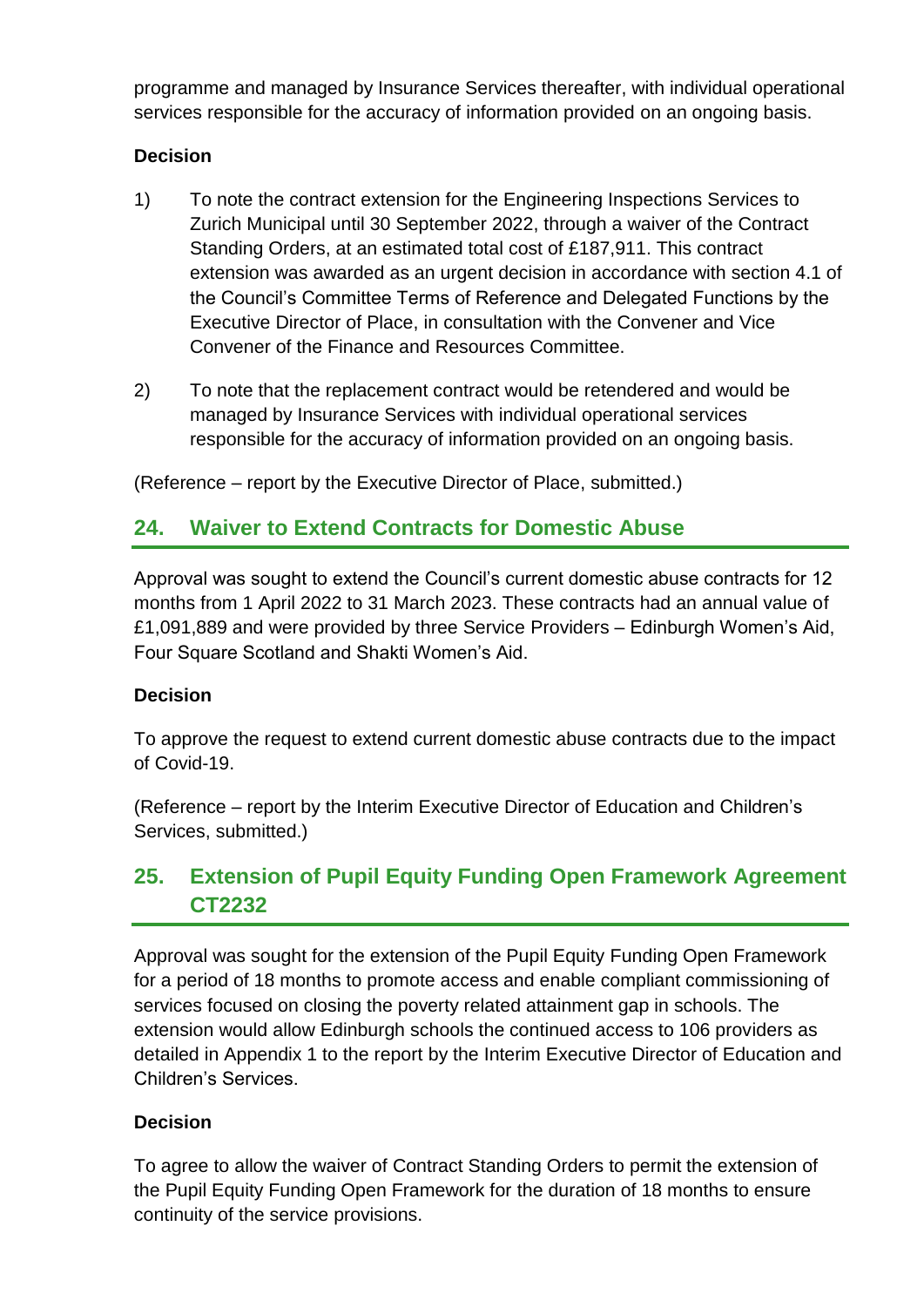(Reference – report by the Interim Executive Director of Education and Children's Services, submitted.)

# **26. Contract Award Recommendation Report for the Supply and Delivery of Furniture and Furnishings for Temporary Accommodation**

Approval was sought to award the contract for the Supply and Delivery of Furniture and Furnishings to CF Services Limited to commence on 24 August 2021 for an initial period of three years with the option to extend for a further 12-month period.

### **Decision**

- 1) To approve the award of the contract for the Supply and Delivery of Furniture and Furnishings to CF Services Limited.
- 2) To approve the commencement of the contract on 24 August 2021 for a period of three years with the option to extend for a further 12-month period, at a total estimated cost of £4m.

(Reference – report by the Interim Executive Director of Education and Children's Services, submitted.)

# **27. Health and Social Care Contracting Update**

Details were provided on the current Health and Social Care Partnership commissioning activity and how this impacted on contractual arrangements including the requirement to waive the requirement of Contract Standing Orders to allow contracts to be extended at the expiry of the current contract duration.

### **Decision**

To approve the waiver of Contract Standing Orders to allow the award of contract extensions to the providers for the value and duration as set out in the appendix to the report by the Chief Officer, Edinburgh Health and Social Care Partnership.

(Reference – report by the Chief Officer, Edinburgh Health and Social Care Partnership, submitted.)

### **28. Attendance at London Real Estate Forum**

The Convener ruled that the following item, notice of which had been given at the start of the meeting, be considered as a matter of urgency to allow the Committee to give early consideration to the matter.

Details were provided on the London Real Estate Forum (LREF) which was taking place in London from 28-30 September 2021. The Scottish Cities Alliance (SCA) was staging a programme of wraparound events on the theme of resilient cities.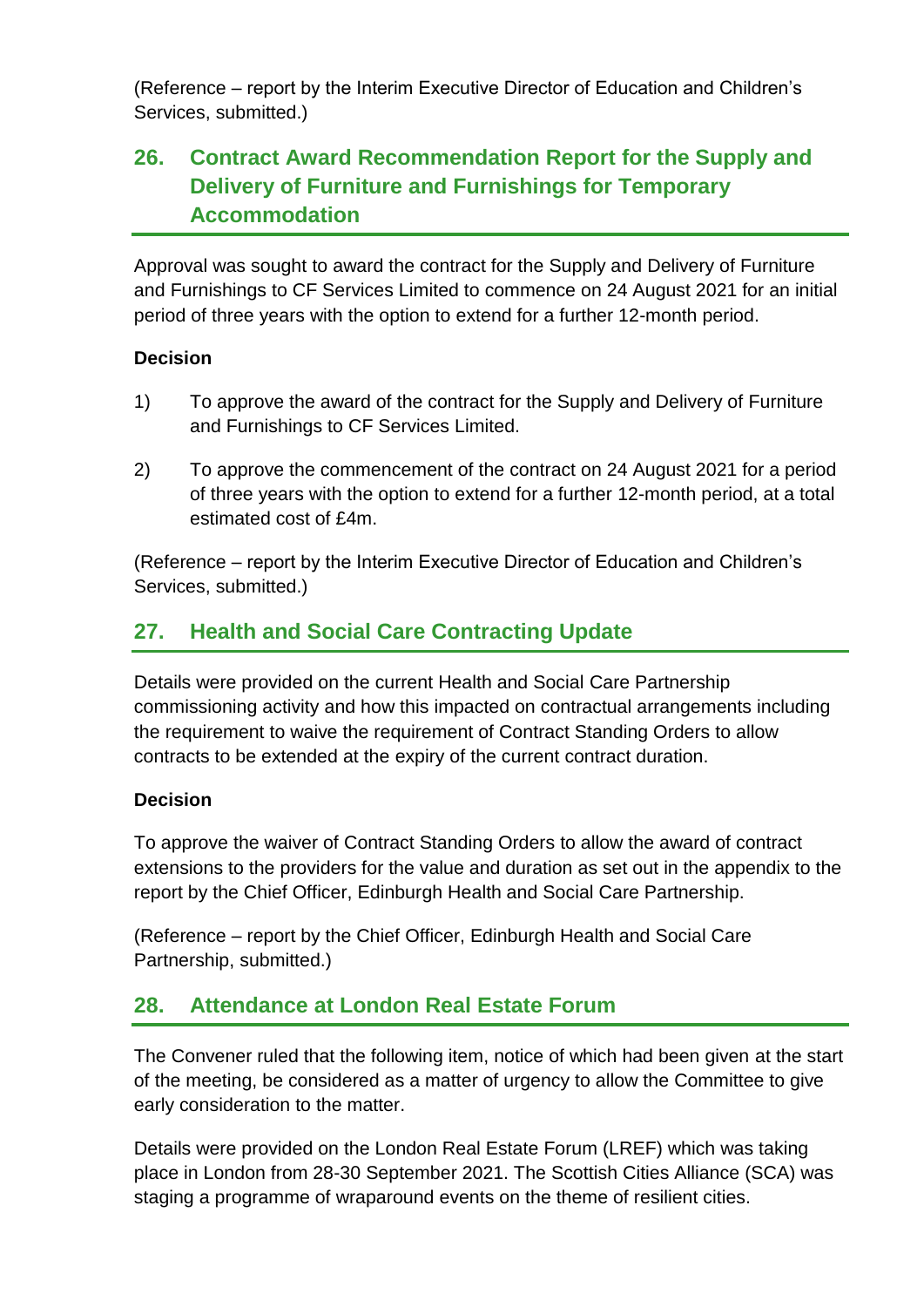To agree to the attendance of the Council Leader and Depute Leader at the London Real Estate Forum and wraparound events as detailed in the report by the Executive Director of Place.

(Reference – report by the Executive Director of Place, submitted.)

# **29. Internal Audit: Overdue Findings and Key Performance Indicators as at 27 April 2021 – referral from the Governance, Risk and Best Value Committee**

The Governance, Risk and Best Value Committee had referred a report on Internal Audit Overdue Findings and Key Performance Indicators as at 27 April 2021, which provided an overview of the status of the overdue Internal Audit findings as at 27 April 2021 to the Finance and Resources Committee for information.

### **Decision**

To note the report by the Governance, Risk and Best Value Committee.

(References – Governance, Risk and Best Value Committee 8 June 2021 (item 5): referral from the Governance, Risk and Best Value Committee, submitted.)

### **30. Workforce Dashboard**

A summary was provided of workforce metrics for the core and flexible workforce, absence, transformation/redeployment, risk, and performance, for the period of May 2021.

### **Decision**

To note the workforce information contained in the dashboard.

(Reference – report by the Executive Director of Corporate Services, submitted.)

# **31. Servitude for Pipe Diversion at Hopetoun Road, South Queensferry**

Approval was sought for the granting of a Deed of Servitude to Ambassador Homes for the diversion of a 375mm diameter sewer pipe approximately 109m in length.

#### **Decision**

To approve the granting of a Deed of Servitude in favour of Ambassador Homes Limited under the terms and conditions outlined in the report by the Executive Director of Place.

(Reference – report by the Executive Director of Place, submitted.)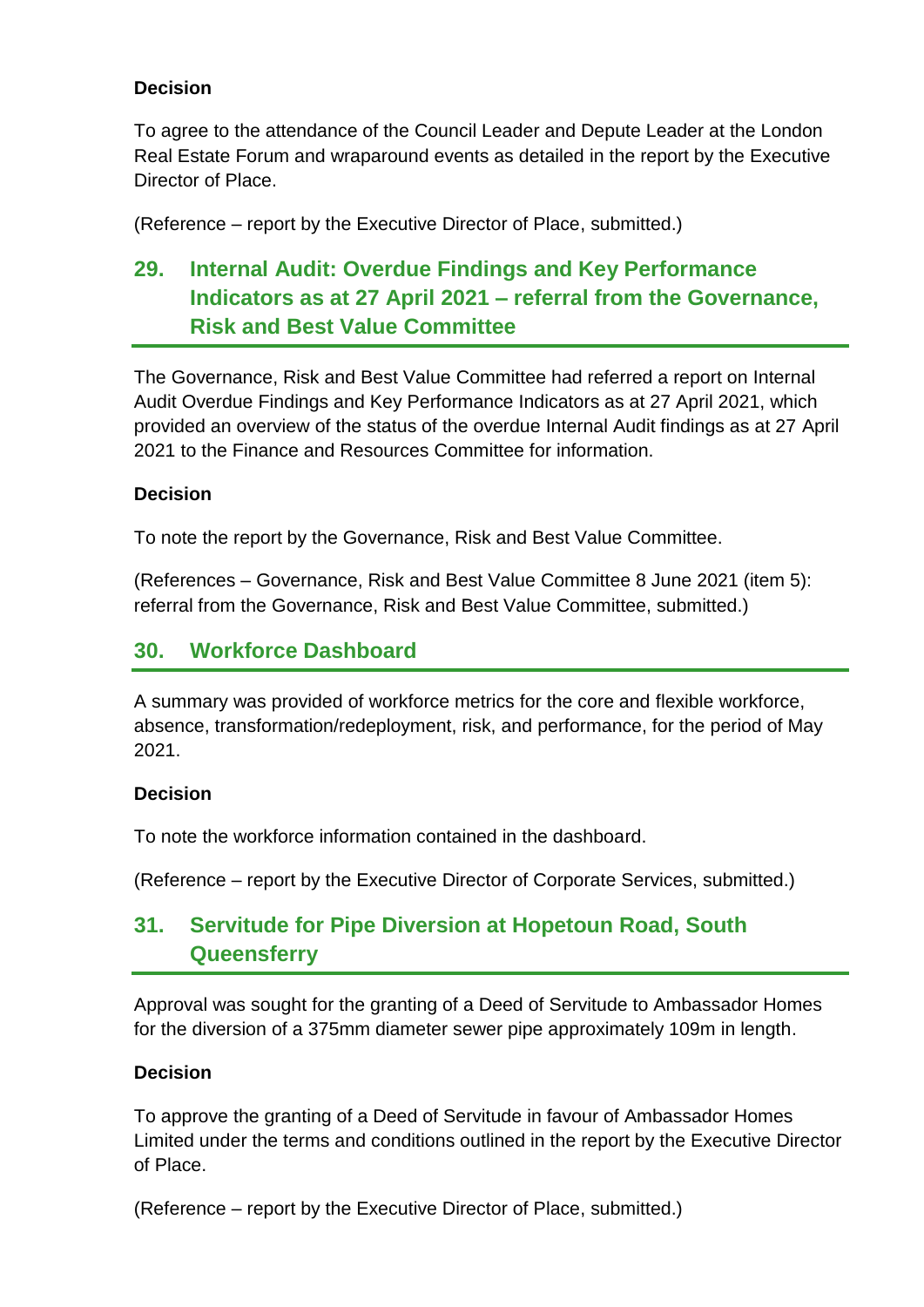### **32. Proposed Lease Extension for Kings Theatre and Proposed New Lease for Festival Theatre**

Approval was sought for the granting of a 50-year lease extension on the King's Theatre and a 52-year lease of Festival Theatre (this would result in the leases being coterminus) to Capital Theatres Limited on the terms and conditions outlined in the report by the Executive Director of Place.

#### **Decision**

To approve the lease extension for the Kings Theatre and new lease of the Festival Theatre to Capital Theatres Limited on the terms outlined in the report and on other terms and conditions to be agreed by the Executive Director of Place.

(Reference – report by the Executive Director of Resources, submitted.)

# **33. Plots K and L, Greendykes – Proposed Transfer to Housing Revenue Account**

Approval was sought for the transfer of the site at Plots K and L, Greendykes to the Housing Revenue Account on the terms and conditions outlined in the report by the Executive Director of Place.

#### **Decision**

- 1) To approve the transfer of Greendykes North Plots K and L at Craigmillar. To the Housing Revenue Account on the terms outlined in the report and on other terms and conditions to be agreed by the Executive Director of Place.
- 2) To instruct the EDI Board on the necessary steps to proceed with the transfer.

(Reference – report by the Executive Director of Place, submitted.)

# **34. Granton Station, Granton Waterfront, Edinburgh – Proposed Lease**

Details were provided on the former Granton Station which was currently being refurbished to bring the historic building back into use as an enterprise hub together with derelict land, in front of the building, being developed into a high-quality public square. It was anticipated that works would complete in early 2022.

Approval was sought to lease the building, on completion of the works, to Wasps Ltd, on the terms and conditions outlined in the report.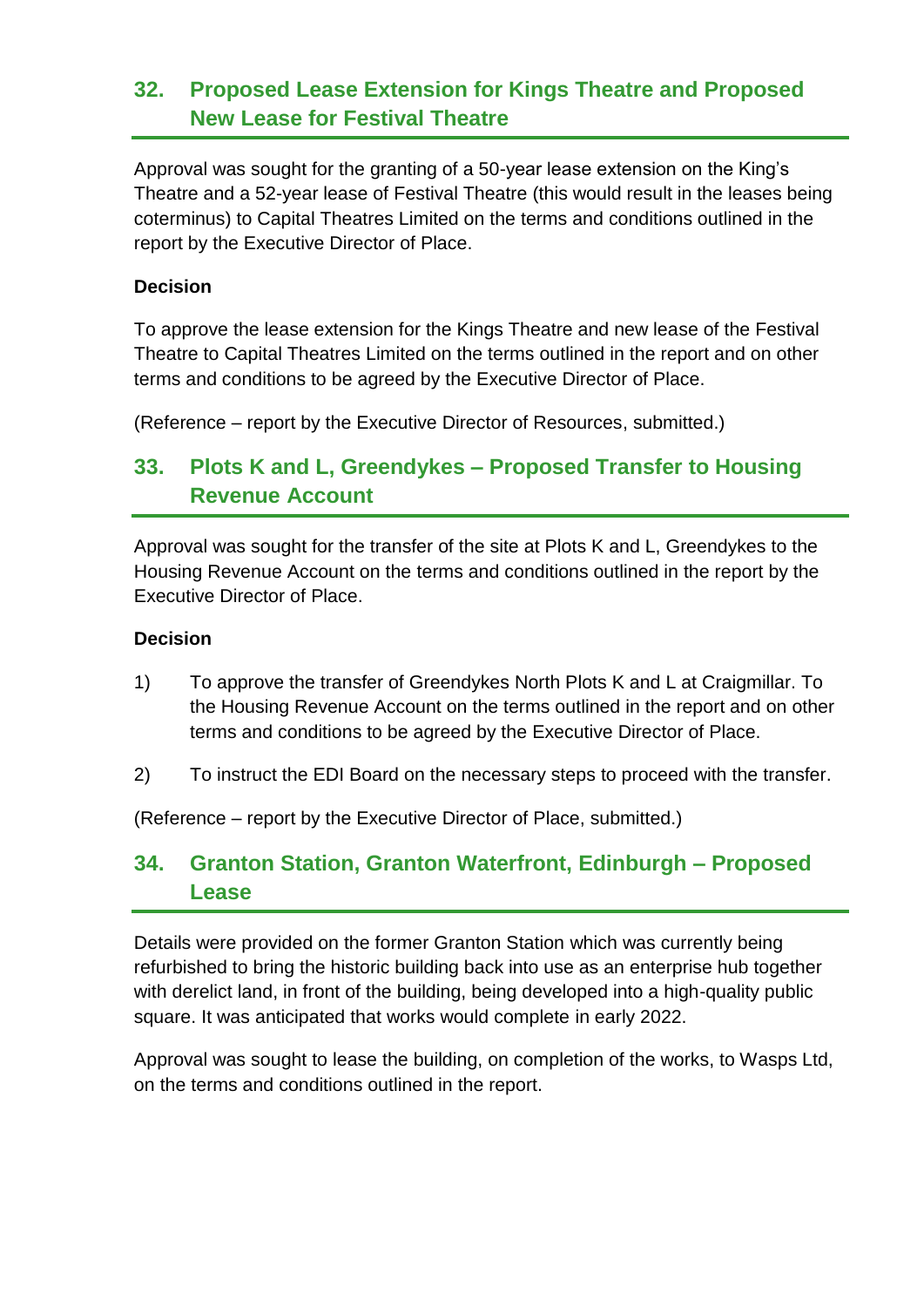To approve a 25-year lease of Granton Station to Wasps Ltd on the terms outlined in this report and on other terms and conditions to be agreed by the Executive Director of Place.

(Reference – report by the Executive Director of Place, submitted.)

# **35. Second Floor, Ratho Park (Phase 3), Edinburgh – Proposed New Lease**

Approval was sought to grant a 20-year lease on the second floor office suite at Phase 3 Ratho Park, Newbridge which had been vacant since August 2018 with little interest during marketing, to Nykobing Ltd on the terms and conditions outlined in the report by the Executive Director of Place.

### **Decision**

To approve a new 10-year lease to Nykobing Ltd of the second Floor Office Suite, Ratho Park – Phase 3, on the terms outlined in the report and on other terms and conditions to be agreed by the Executive Director of Place

(Reference – report by the Executive Director of Place, submitted.)

### **36. Trinity Apse, Edinburgh – Proposed New Lease**

Approval was sought to grant a new 10-year lease of Trinity Apse to The Crafting Cartel Limited on the terms and conditions outlined in the report by the Executive Director of Place.

#### **Decision**

To approve a new 10-year lease to The Crafting Cartel at Trinity Apse, 10 Chalmers Close, Edinburgh on the terms outlined in the report and on other terms and conditions to be agreed by the Executive Director of Place.

(Reference – report by the Executive Director of Place, submitted.)

# **37. Award of Contracts for IP Video Surveillance System and Fibre Network**

Approval was sought for the award of two contracts for the provision and maintenance of an IP Video Surveillance System to North SV Limited at a total value of £2,652,450; and the provision of Fibre Network to British Telecommunications plc at a total value of £866,550.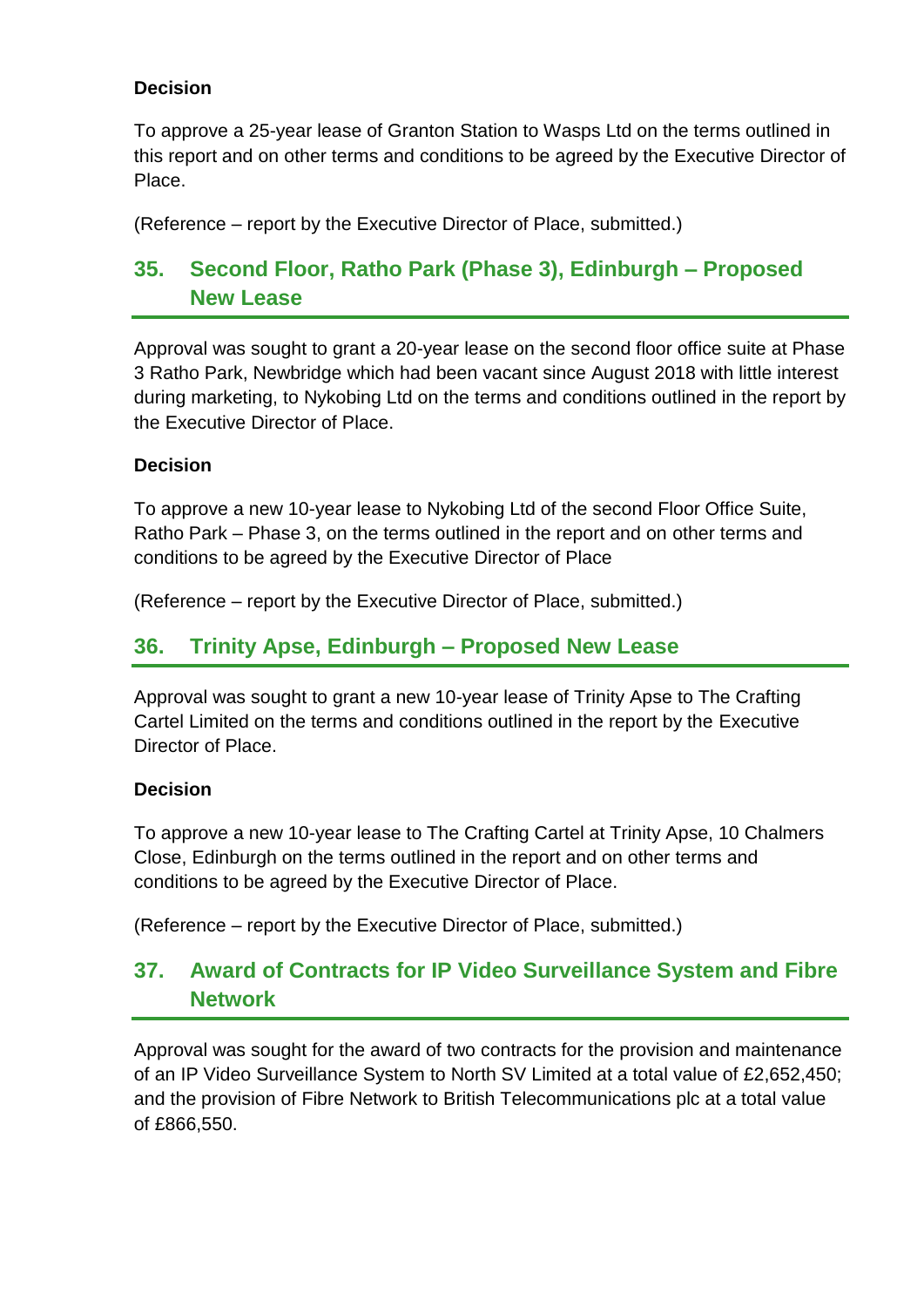- 1) To approve the award of a contract for the delivery of Internet Protocol (IP) Video Surveillance System (Lot 1) to North SV Limited at a total value of £2,652,450.
- 2) To approve the award of a contract for the provision of Fibre Network (Lot 2) to British Telecommunications plc at a total value of £866,550.
- 3) To approve the commencement of the two contracts on 6 September 2021 for an initial period of five years with two optional extensions of three and two years undertaken at the sole discretion of the Council.

(Reference – report by the Interim Executive Director of Education and Children's Services, submitted.)

### **38. Chief Officer Voluntary Redundancy Business Case**

The Committee, in terms of Section 50(A)(4) of the Local Government (Scotland) Act 1973, excluded the public from the meeting during consideration of the following item of business for the reason that it involved the likely disclosure of exempt information as defined in Paragraphs 1 and 6 of Part 1 of Schedule 7(A) of the Act.

Details were provided on an urgent decision which had been taken in accordance with section 4.1 of the Council's Committee Terms of Reference and Scheme of Delegation to Officers, by the Chief Executive, in consultation with the Convener and Vice Convener of Finance and Resources to approve a Voluntary Redundancy (VR) Business Case for a Chief Officer.

### **Decision**

- 1) To note that following Council approval 27 May 2021 to progress with the Senior Leadership Review, the internal phase of the Senior Leadership Review had now been completed, resulting in a number of internal appointments to new Chief Officer roles in line with the Council's approved Organisational Change Policy.
- 2) To note as a result of this phase of implementation being completed and associated statutory obligations, an urgent decision in accordance with section 4.1 of the Council's Committee Terms of Reference and Scheme of Delegation to Officers was taken by the Chief Executive, in consultation with the Convener and Vice Convener of Finance and Resources to approve a Voluntary Redundancy (VR) Business Case for a Chief Officer.

(Reference – report by the Chief Executive, submitted.)